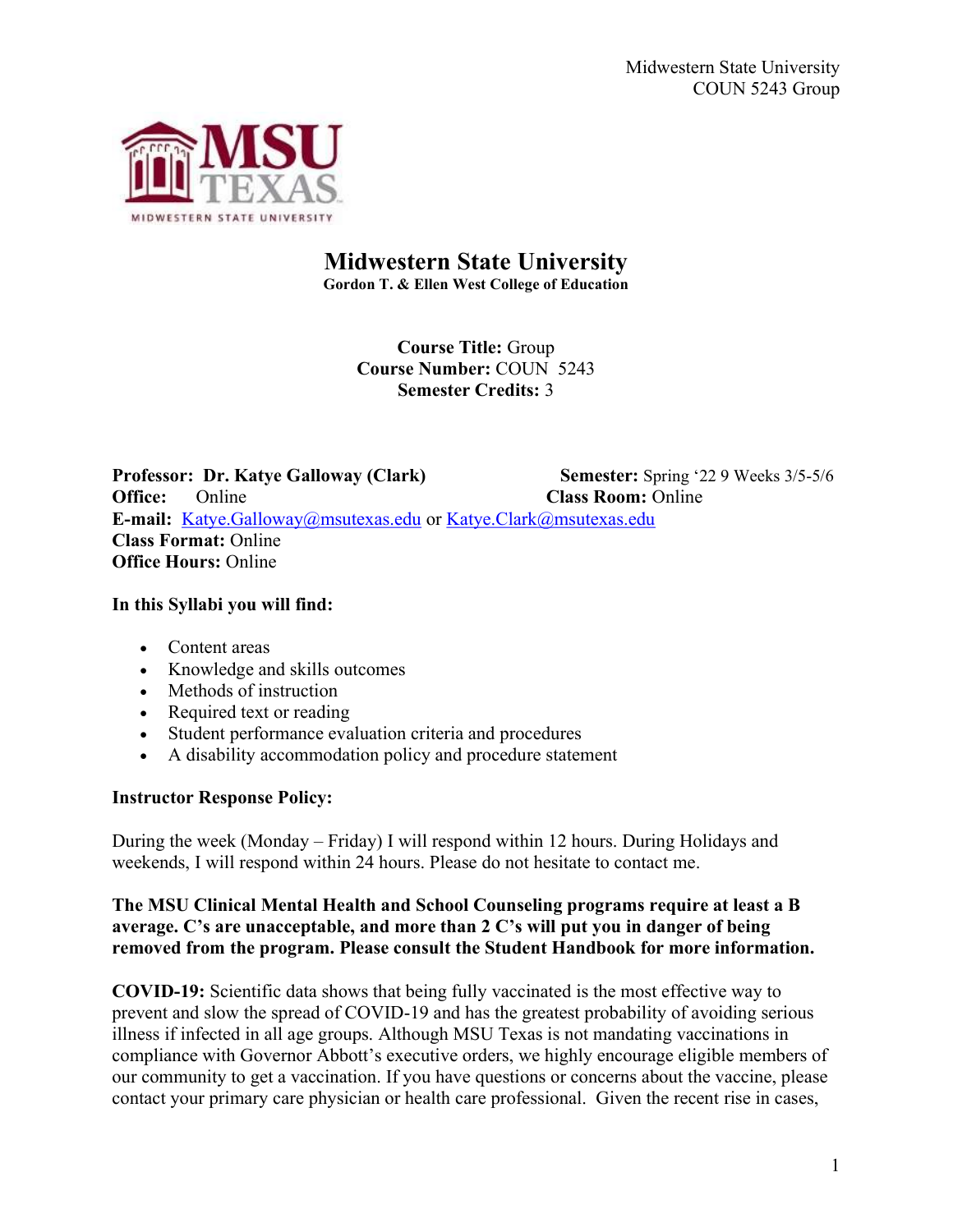individuals are also strongly encouraged to wear facial coverings when indoors among groups of people, regardless of vaccination status. Although MSU Texas is not currently requiring facial coverings, they have been an effective strategy in slowing the spread.

# I. COURSE DESCRIPTION

Course content includes the theoretical and procedural aspects of effective group work, including group dynamics and the stages of group process. To gain experience in methods and practice, students participate as group members and as facilitators.

# II. COURSE RATIONALE

Group counseling is generally considered an effective, efficient modality of treatment and is preferred to individual counseling in many settings. While there is some overlap in the skill sets between individual and group modalities, there are also some pronounced differences. This course allows students to explore the group experience as both a leader and participant while exposing them to the fundamentals of effective group counseling and applicability for client populations.

#### . III. REQUIRED TEXTBOOK

Berg, R. C., Landreth, G. L., & Fall, K.A. (2018). Group Counseling Concepts and Procedures 6th Edition. Routledge.

# IV. COURSE OBJECTIVES

# Knowledge and Skill Learning Outcomes: CACREP Standards

Upon successful completion of this course, students will learn:

- 6.a. theoretical foundations of group counseling and group work
- 6.b. dynamics associated with group process and development (KPI, final)
- 6.c. therapeutic factors and how they contribute to group effectiveness
- 6.d. characteristics and functions of effective group leaders (KPI, group facilitating exercise)
- 6.e. approaches to group formation, including recruiting, screening, and selecting members
- 6.f. types of groups and other considerations that affect conducting groups in varied settings
- 6.g. ethical and culturally relevant strategies for designing and facilitating groups
- 6.h. direct experiences in which students participate as group members in a small group activity, approved by the program, for a minimum of 10 clock hours over the course of one academic term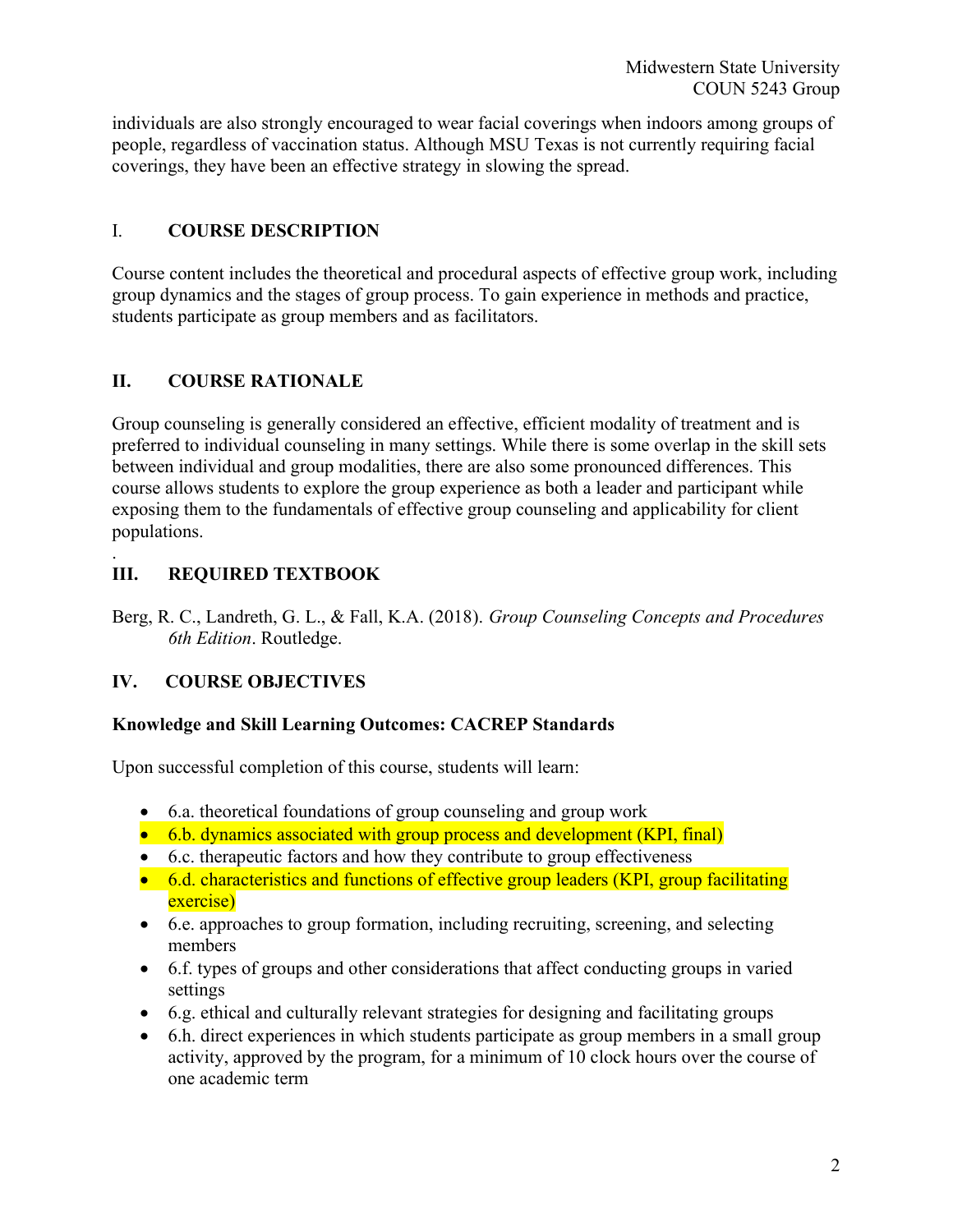9.1.e. psychological tests and assessments specific to clinical mental health counseling

### Learning Objectives

- 1. Student learn the theoretical model of different types of groups.
- 2. Students experience the process of counseling groups. (KPI)
- 3. Students learn therapeutic factors and how they contribute to group effectiveness
- 4. Students learn the characteristics and functions of effective group leaders (KPI)
- 5. Students learn the techniques and timing used by facilitators

# V. COURSE EXPECTATIONS

The Clinical Mental Health Counseling Program, its faculty, and its students adhere to the University Code of Conduct, State of Texas licensure laws and regulations, and the American Counseling Association's Code of Ethics (2014). The program has a professional responsibility to ensure that all students display ethical, professional, and personal behaviors that comply with these guidelines. Students are strongly encouraged to review, understand, and consult the American Counseling Association website for details related to these guidelines.

Department of Counseling students are expected to demonstrate appropriate classroom behavior, consistent with their counselor-in-training roles. Counselors-in-training are expected to convey attentiveness and respect in all professional and classroom settings.

Online Etiquette: It is expected that students use formal, professional language when corresponding online. It is expected that you use complete sentences, address one another with respect, follow the American Counseling Association Code of Ethics (2014), and treat all members of the class with respect.

Diversity: It is my intent to present material and activities that are respectful of diversity. It is also my intent that students from all perspectives and diverse backgrounds be well-served by this course, that students' learning needs be addressed both in and out of class, and that the diversity that students bring to this class be viewed as a resource, strength, and benefit. Your suggestions about how to improve the value of diversity in this course are encouraged and appreciated.

Confidentiality: Upholding confidentiality is a major responsibility of the student. Anything discussed during supervision, online in this class, or shared by individual students about themselves is considered confidential. Please do not share any information shared to you by other students.

Academic Dishonesty: Students at Midwestern State University are an essential part of the academic community and enjoy substantial freedom within the framework of the educational objectives of the institution. The freedom necessary for learning in a community so rich in diversity and achieving success toward our educational objectives requires high standards of academic integrity. Academic dishonesty has no place in an institution of advanced learning. It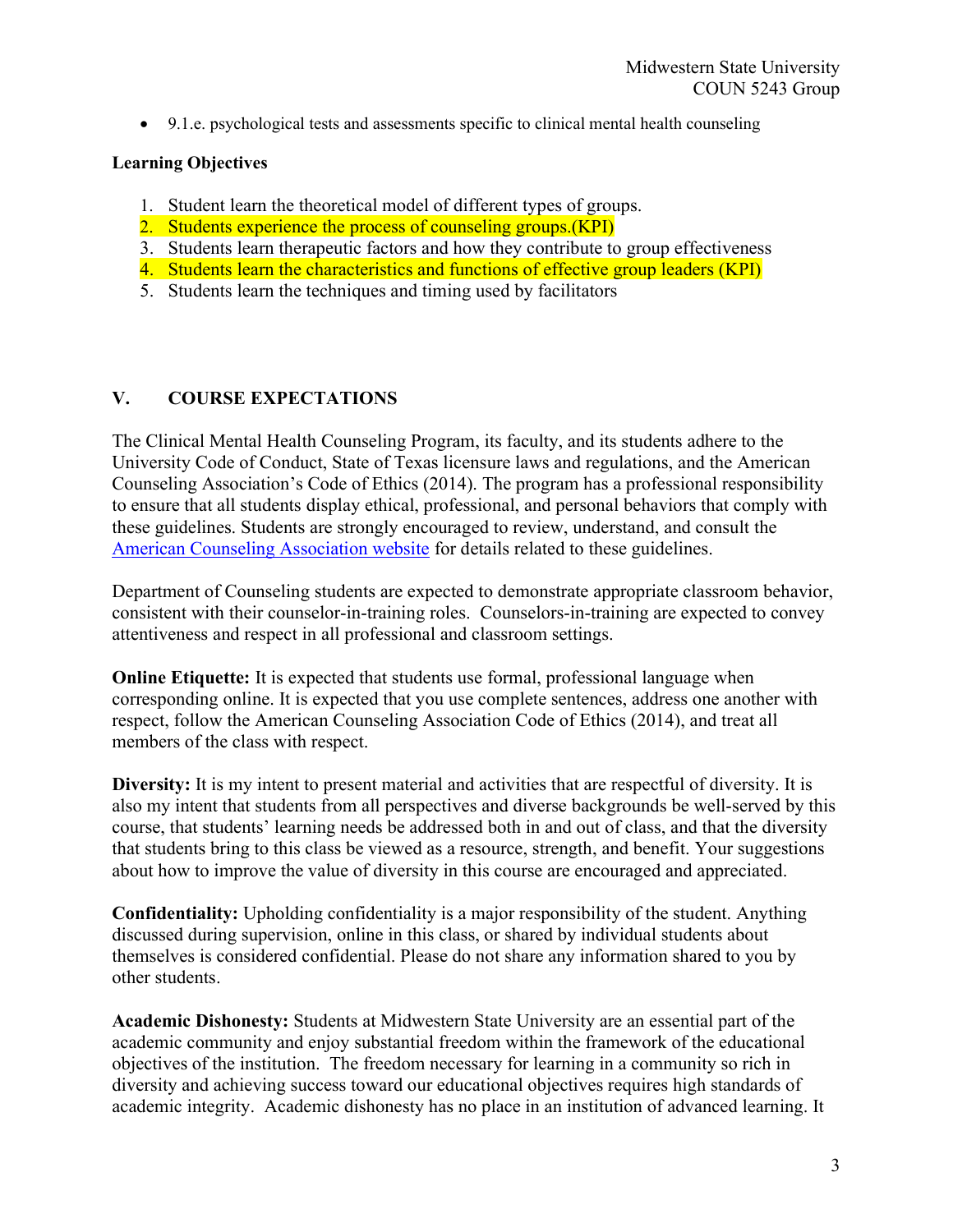is each student's responsibility to know what constitutes academic dishonesty and to seek clarification directly from the instructor if necessary. Examples of academic dishonesty include, but are not limited to:

- Submission of an assignment as the student's original work that is entirely or partly the work of another person.
- Failure to appropriately cite references from published or unpublished works or print/non-print materials, including work found on the World Wide Web.
- Observing or assisting another student's work.
- Multiple Submission Submitting a substantial portion or the entire same work (including oral presentations) for credit in different classes without permission or knowledge of the instructor.

Statement of Disability: Disability Support Services (DSS) provides services to students with disabilities to insure accessibility to university programs. DSS offers information about accommodations and disability, evaluation referral, adaptive technology training and equipment, and interpreter services for academically related purposes.

If you suspect you have a disability that is impacting your academic performance or have been previously documented as a person with a disability, you will need to apply and provide documentation of that disability to the Disability Support Services. This documentation must be supplied by a qualified professional who is licensed or certified to diagnose the disability in question.

The Disability Support Services office is located in Room 168 of the Clark Student Center. If you need assistance, you can also contact them at (940) 397-4140.

Attendance: Class attendance is crucial to successful completion of this course since much of the training cannot be learned in textbooks. Therefore, GRADUATE STUDENTS are expected to be on time and to attend *every* session online and all required face to face classes. Tardiness, leaving early, and absences are considered evidence of lack of dependability, and are taken seriously.

Late Work: All papers and assignments must be turned in the day they are due. No exceptions. If you have an emergency please let me know in advance, and/or email me your assignment the same day it is due. Any late papers will be lowered 10%. Late papers can only be turned in before the deadline for the following assignments. Please observe that your assignments are worth a considerable amount of points and skipping even one assignment will most likely significantly lower your grade. Please begin planning your semester schedule accordingly.

| <b>Class Dates</b> | <b>Class Topics</b>  | <b>Assignments/Reading</b> |
|--------------------|----------------------|----------------------------|
|                    | Class Introductions  | Post a discussion          |
|                    | Review your Syllabus | board, and reply.          |

# V. SEMESTER COURSE OUTLINE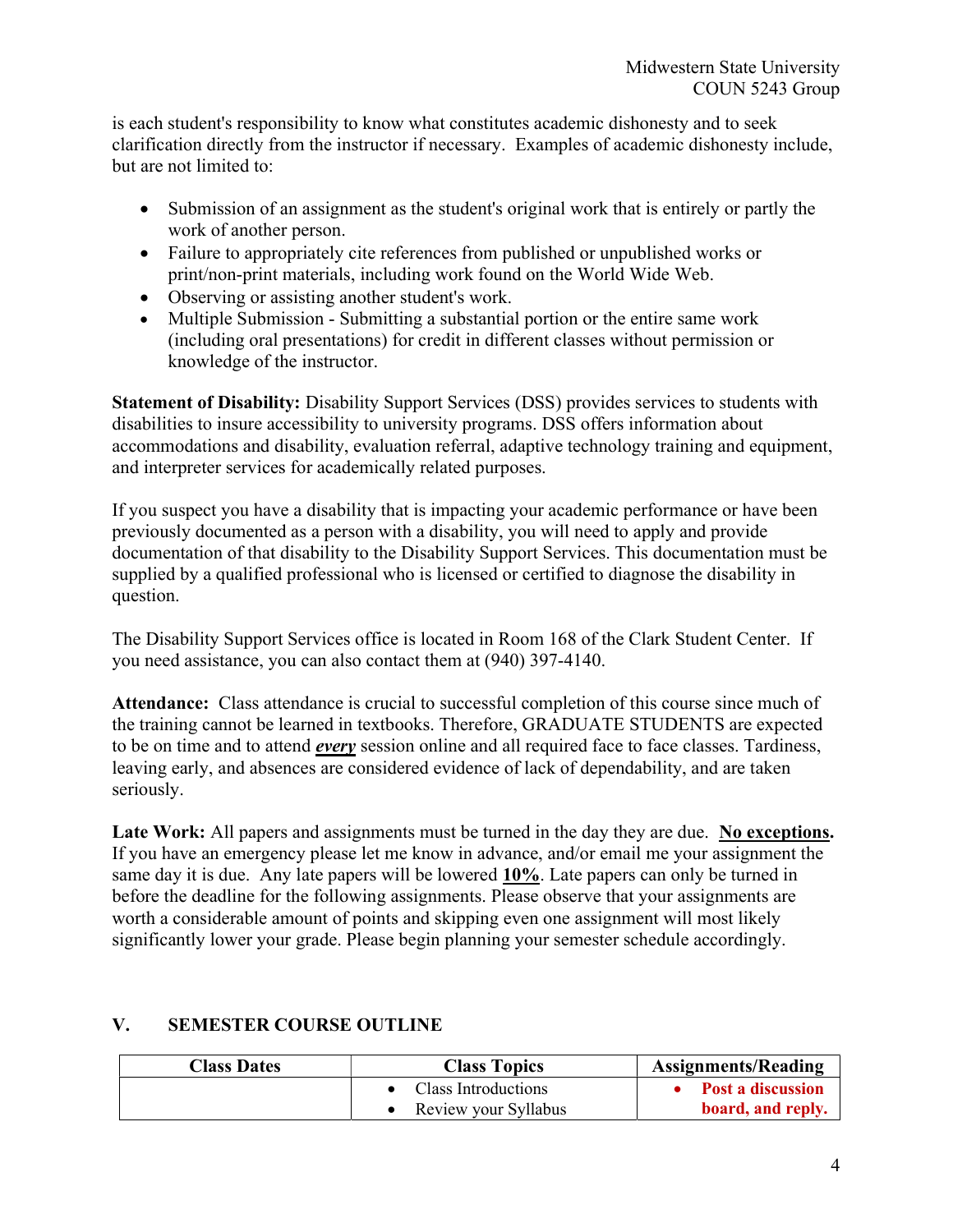| 1. Week of Saturday,<br>March 5 <sup>th,</sup> 2022 -<br>Friday, March 11 <sup>th</sup> ,<br>2022 | Read chapters one through<br>four<br>Be working on your group<br>observation and 10 clock<br>hours of direct experience<br>groups and paper.                                                                                   | Read chapters one<br>through four                                                                                                                                                      |
|---------------------------------------------------------------------------------------------------|--------------------------------------------------------------------------------------------------------------------------------------------------------------------------------------------------------------------------------|----------------------------------------------------------------------------------------------------------------------------------------------------------------------------------------|
| 2. Week of Saturday,<br>March 12th, 2022 -<br>Friday, March 18th,<br>2022                         | Spring Break, You may use<br>this week to work ahead on<br>assignments, attend groups,<br>read your textbook etc.                                                                                                              | There is nothing<br>due this week.                                                                                                                                                     |
| 3. Week of Saturday,<br>March 19th, 2022 -<br>Friday, March 25 <sup>th</sup> ,<br>2022            | Be working on your group<br>observation and 10 clock<br>hours of direct experience<br>groups and paper.<br>Read chapters five through<br>eight                                                                                 | Post a discussion<br>board, and reply.<br>Read chapters five<br>through eight                                                                                                          |
| 4. Week of Saturday,<br>March 26th, 2022 -<br>Friday, April 1st,<br>2022                          | Be working on your group<br>observation and 10 clock<br>hours of direct experience<br>groups and paper.<br>Read chapters nine through<br>thirteen                                                                              | Post a discussion<br>board, and reply.<br>Read chapters<br>nine through<br>thirteen                                                                                                    |
| Week of Saturday,<br>April 2 <sup>nd</sup> , 2022 -<br>Friday, April 8th,<br>2022                 | Be working on your group<br>observation and 10 clock<br>hours of direct experience<br>groups and paper.<br>Read Appendix A, B, C, D<br>٠<br>and E<br><b>Turn in Group Observation</b><br><b>Reflection Paper Appendix</b><br>B | Post a discussion<br>board, and reply.<br>Read Appendix A,<br>$\bullet$<br>B, C, D and E<br><b>Turn in Group</b><br><b>Observation</b><br><b>Reflection Paper</b><br><b>Appendix B</b> |
| 6.<br><b>Week of Saturday,</b><br>April 9th, 2022 -<br>Friday, April 15th,<br>2022                | Be working on your 10 clock<br>hours of direct experience<br>groups and paper.<br><b>Review Readings</b>                                                                                                                       | Post a discussion<br>board, and reply.<br><b>Review Readings</b>                                                                                                                       |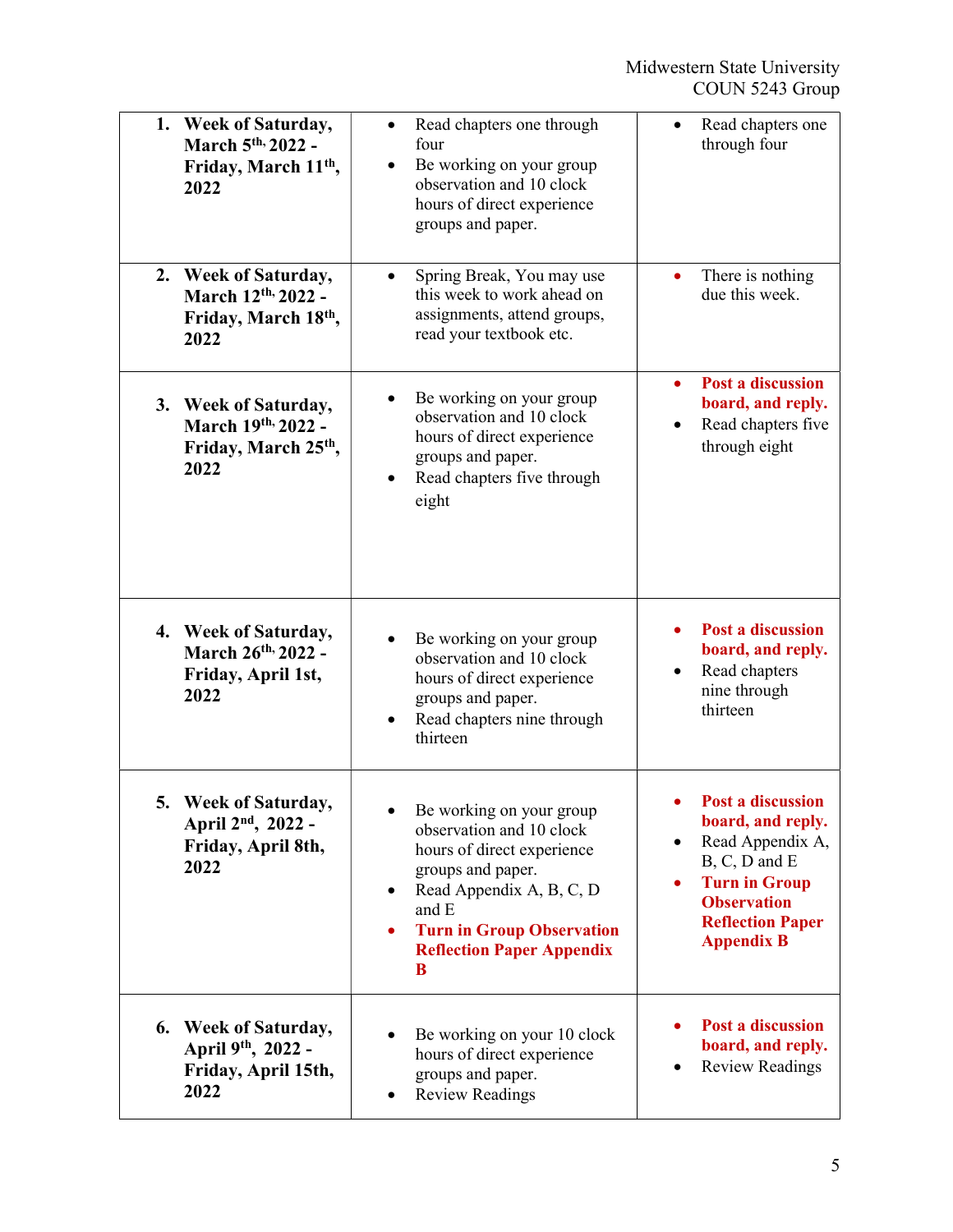| 7. Week of Saturday,<br>April 16th, 2022 -<br>Friday, April 22nd,<br>2022           | <b>Turn in Record and Conduct</b><br>a Group Appendix D<br><b>Review Readings</b>                                 | <b>Post a discussion</b><br>board, and reply.<br><b>Review Readings</b><br><b>Turn in Record</b><br>and Conduct a<br><b>Group Appendix</b><br>D                                           |
|-------------------------------------------------------------------------------------|-------------------------------------------------------------------------------------------------------------------|-------------------------------------------------------------------------------------------------------------------------------------------------------------------------------------------|
| 8. Week of Saturday,<br>April 23rd, 2022 -<br>Friday, April 29th,<br>2022           | <b>Review Readings</b><br><b>Turn in 10 Clock Hours of</b><br><b>Direct Experience Paper</b><br><b>Appendix C</b> | <b>Post a discussion</b><br>board, and reply.<br><b>Review Readings</b><br>$\bullet$<br><b>Turn in 10 Clock</b><br><b>Hours of Direct</b><br><b>Experience Paper</b><br><b>Appendix C</b> |
| 9. Week of Saturday,<br>April 30th, 2022 -<br>Friday, May 6 <sup>th</sup> ,<br>2022 | <b>Review Readings</b><br><b>Complete Final Exam</b><br><b>Appendix E</b>                                         | Post a discussion<br>board, and reply.<br><b>Review Readings</b><br><b>Study for Final</b><br><b>Complete Final</b><br><b>Exam Appendix</b><br>E                                          |

# VII. EVALUATION AND ASSIGNMENTS

# \*\* ALL WRITTEN ASSIGNMENTS MUST BE SUBMITTED VIA D2L AND ALL WORK MUST BE COMPLETED USING THE LATEST APA EDITION STYLE.

Online Assignments and Comments: (16 pts.) Students are required to answer questions or complete assignments regularly related to the weekly reading. Almost every week students will be required to answer questions about the reading or be asked to reflect on a particular topic for that week. Students may also be required to engage in short creative projects instead of questions about the readings. If there is a discussion, students are required to participate and comment on at least one other person's thread. The assignments and weekly comments are due by Friday at 11:59 pm at the end of the week. Follow directions to get full points each week. Late work will not be accepted. (See Appendix A) 6a, 6b, 6c, 6d, 6e, 6f, 6g, 9.1.e.

Group Observation Reflection Paper: (10 pts.) Students will have two options for this assignment. **Option One:** Students may observe an in-person or zoom group (not put on by other students). This group could be an Addition group (AA, NA, Al-ANON, etc.), Domestic Violence or Abuse group, Grief group, Anger Management group, Parenting group, Communication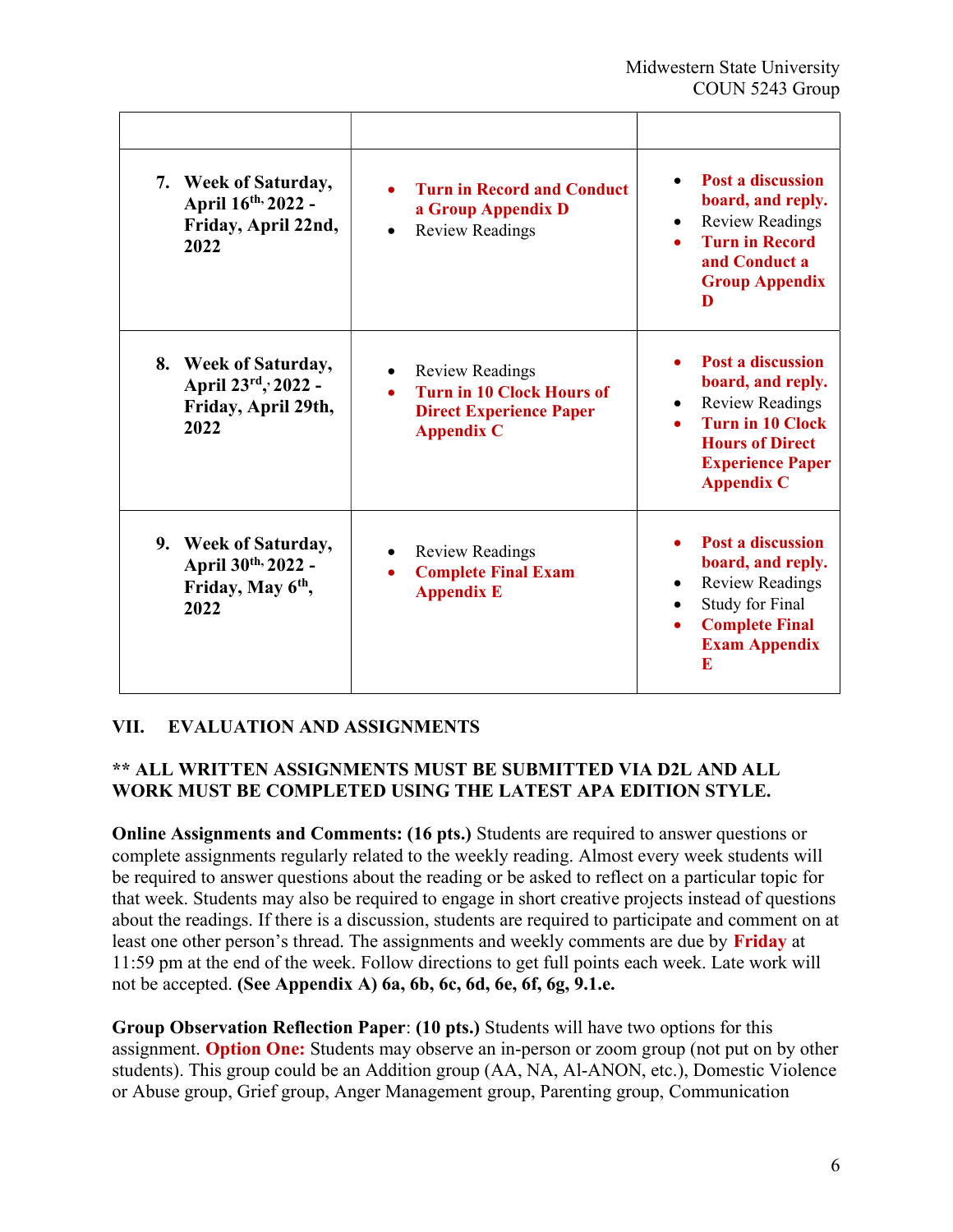group, etc. Option Two: Students may watch a movie that features a counseling group. For example 28 days (on Netflix), Girl Interrupted, Anger Management, Manic, One Flew Over the Cuckoo's Nest, Fight Club, etc. Remember, this is an academic paper. Please use sources, intext citations, and list those sources on your APA reference page. When referencing your group whether in-person/zoom, or movie you must include a correct in-text citation for the group organization for in-person/zoom or for the movie. This source must also be listed on your reference page. There is no minimum page numbers as long as you address everything on the outline guide, and paper template. Please see grading rubric to determine how detailed you need to be within each section (See Appendix B) 6a, 6b, 6c, 6d, 6f, 6g.

10 Clock Hours of Direct Experience Paper: (20 pts.) Students will need to acquire 10 hours of direct group experience. This can be done by being a participant in other student's zoom groups, sitting in on in-person/zoom groups including AA, NA, Al-ANON, Domestic Violence or Abuse, Grief, Anger Management, or Parenting groups. You must write a paper with an APA 7 Cover page for this assignment. Students will **NOT** have to utilize a reference page for this assignment. Please use the given outline, and template. Students will write an academic paragraph (at least five sentences) for each clock hour. Students will simply write when they observered the group (date), name of the group, what the topic of the group was, how the group took place (in-person, zoom, etc.) and at least one thing that they learned during the group. Remember to write at least five sentences. (See Appendix C). 6h

Record and Conduct a Group (30 pts): Students will record themselves conducting a 20 minute counseling group. Students may use zoom, or other recording devices. Groups must have at least three participants (not including the leader). Once recording, students must first discuss confidentiality before beginning the group. Students will then conduct a short ice-breaker to build rapport with the group. Students will then choose a topic to teach the group about. For example: self-compassion, stress management, compassion fatigue and burn out, a certain counseling theory, a counseling technique, etc. As long as the topic is in the realm of clinical mental health it is acceptable. Participants can be fellow students, family, or friends. Students are not to make up fake personalities for these groups, they are to be authentically themselves. Remember to not choose any topics that would be too emotionally heavy as students are not qualified to counsel each other. Students must maintain a professional demeaner when leading their groups. Students will be sure to summarize their group when wrapping up. Please utilize the outline given, and the grading rubric to determine how detailed one must be. (See Appendix D) TK 20 6d, and 6g. I would suggest making an outline to follow while you lead, see Appendix D.

Final Exam (24 pts.): There will be a final examination and it will cover each and every chapter in the textbook. (See Appendix E) TK 20 6a, 6b, 6c, 6d, 6e, 6f, 6g, 6h, and 9.1.e.

| 1. Online Assignments and Comments           | 16 |
|----------------------------------------------|----|
| 2. Group Observation Reflection Paper        | 10 |
| 3. 10 Clock Hours of Direct Experience Paper | 20 |
| 4. Record and Conduct a Group TK 20          | 30 |
| 5. Final Exam TK 20                          | 24 |
|                                              |    |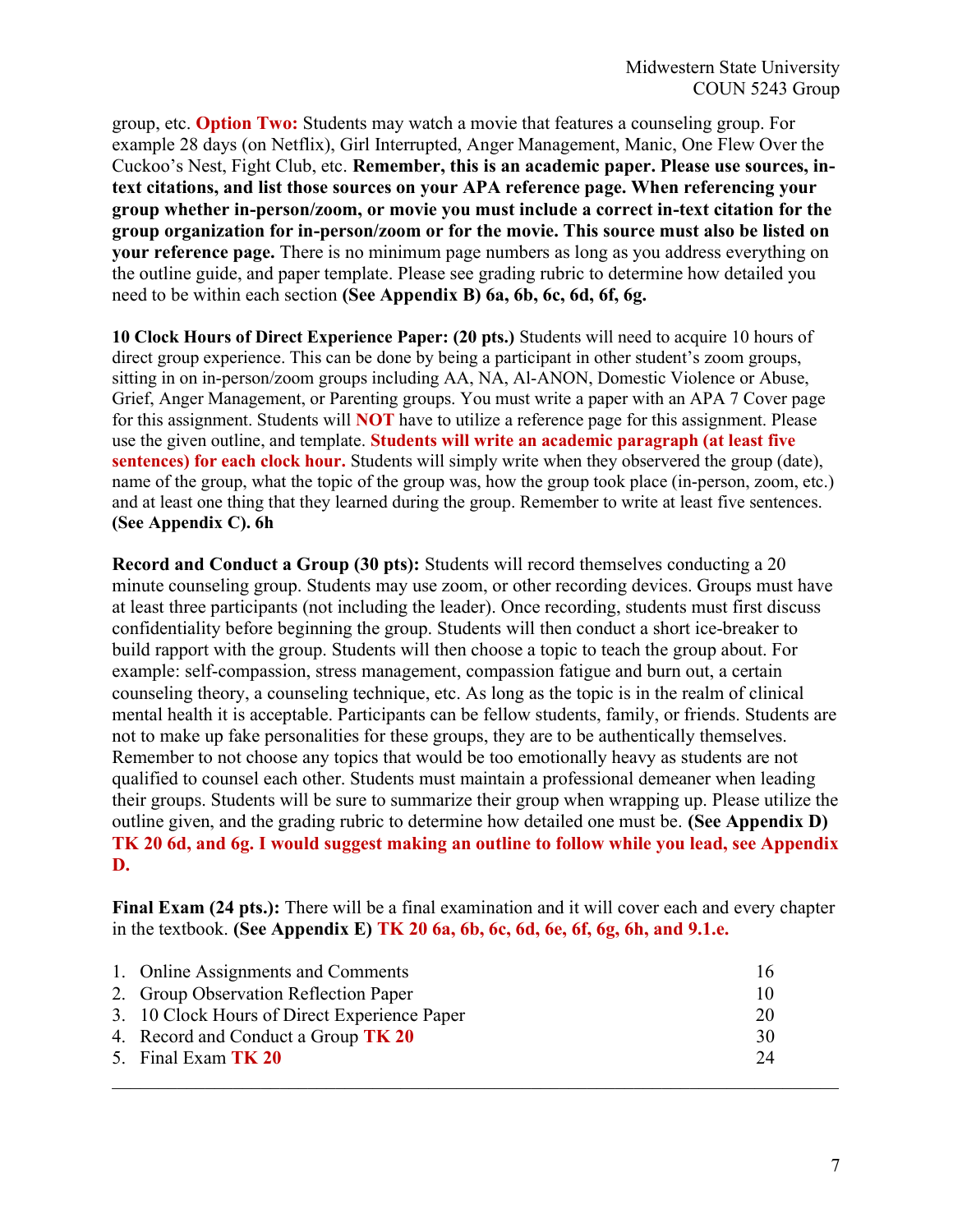#### Total Points 100

### Grade Classifications:

- 1.  $A = 90-100$
- 2.  $B = 80-89$
- 3.  $C = 70-79$
- 4.  $D = 60-69$
- 5.  $F = 59$  or Below

### VIII. DEPARTMENT OF COUNSELING STATEMENT OF EXPECTATIONS

The counselor education program is charged with the dual task of nurturing the development of counselors-in-training and ensuring quality client care. In order to fulfill these dual responsibilities, faculty must evaluate students based on their academic, professional, and personal qualities. A student's progress in the program may be interrupted for failure to comply with academic standards or if a student's interpersonal or emotional status interferes with training-related requirements. For example, in order to ensure proper training and client care, a counselor-in-training must abide by relevant ethical codes and demonstrate professional knowledge, technical and interpersonal skills, professional attitudes, and professional character. These factors are evaluated based on one's academic performance and one's ability to convey warmth, genuineness, respect, and empathy in interactions with clients, classmates, staff, and faculty. Students should demonstrate the ability to accept and integrate feedback, be aware of their impact on others, accept personal responsibility, and be able to express feelings effectively and appropriately. For further clarification on student review and retention please refer to the handbook.

Classroom Behaviors: Department of Counseling students are expected to demonstrate appropriate classroom behavior, consistent with their counselor-in-training roles. Counselors-intraining are expected to convey attentiveness and respect in all professional and classroom settings. Specifically, these include:

- Avoiding tardiness and late arrival to class.
- Being attentive and participative in class and online.
- Not using cell phones and text messaging during class.
- Not surfing the web, emailing, tweeting, or using instant messaging (IM) during class.
- Minimizing eating and disruptive snacking during class.
- Avoiding personal conversations with students during class, which are disruptive to fellow students and the learning environment.

# IX. STUDENT ETHICS AND OTHER POLICY INFORMATION

Ethics: For further information about Midwestern State University's policies regarding student ethics and conduct, please contact 940-397-4135 (Student Support Services).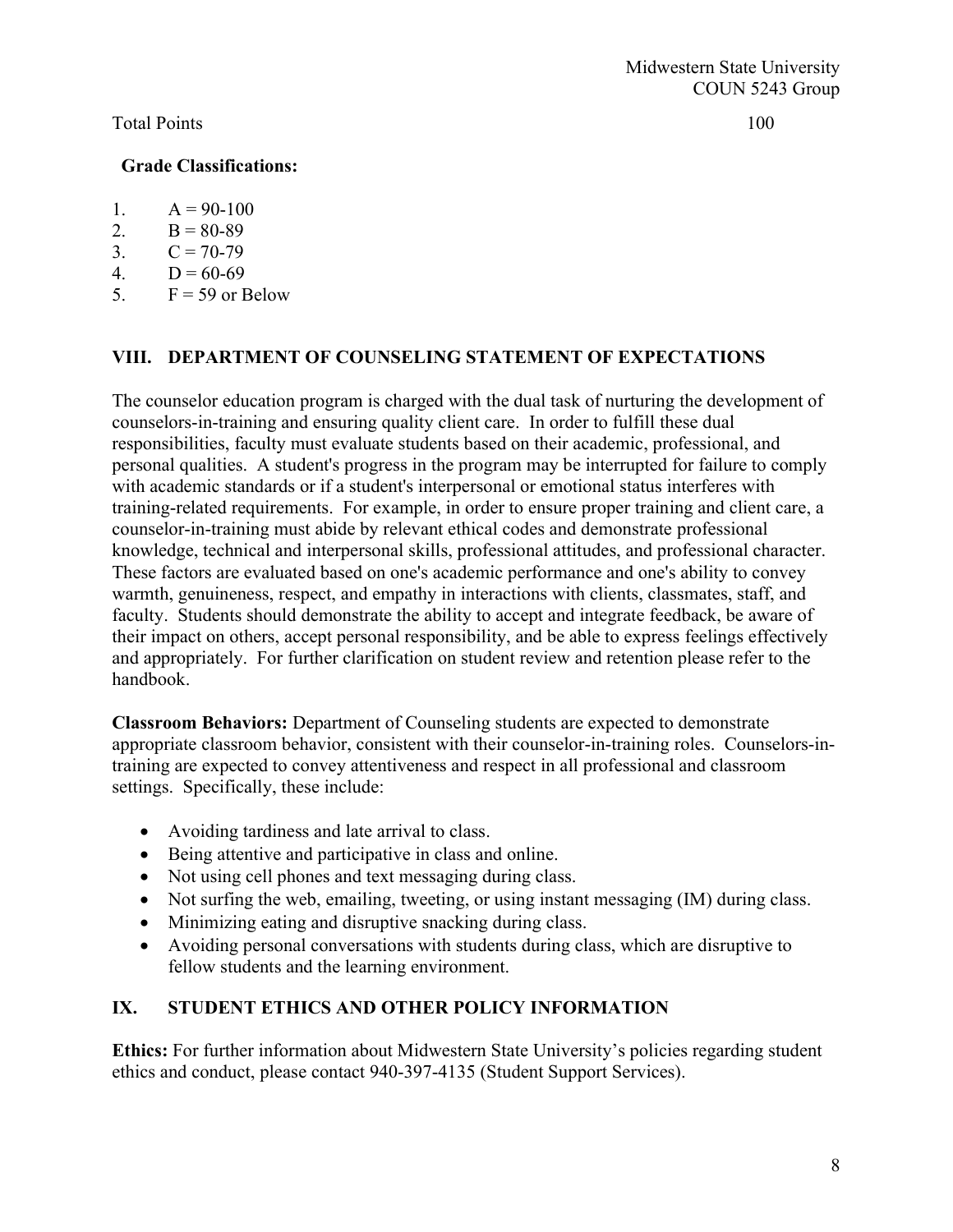Special Notice: Students whose names do not appear on the class list will not be permitted to participate (take exams or receive credit) without first showing proof of registration (Schedule of Classes and Statement of Account).

Campus Carry: Senate Bill 11 passed by the 84th Texas Legislature allows licensed handgun holders to carry concealed handguns on campus, effective August 1, 2016. Areas excluded from concealed carry are appropriately marked, in accordance with state law. For more information regarding campus carry, please refer to the University's webpage at: Campus Carry. As this is an online class, this policy should not apply, but please familiarize yourself with this and other campus policies. Please note, open carry of handguns, whether licensed or not, and the carrying of all other firearms, whether open or concealed, are prohibited on campus.

Limited Right to Intellectual Property: By enrolling in this course, the student expressly grants MSU a "limited right" in all intellectual property created by the student for the purpose of this course. The "limited right" shall include but shall not be limited to the right to reproduce the student's work product in order to verify originality and authenticity, and for educational purposes.

Midwestern State University Mission Statement: MSU is a leading public liberal arts university committed to providing students with rigorous undergraduate and graduate education in the liberal arts and the professions. Through an emphasis upon teaching, augmented by the opportunity for students to engage in research and creative activities alongside faculty and to participate in co-curricular and service programs, Midwestern State prepares its graduates to embark upon their careers or pursue advanced study. The university's undergraduate education is based upon a comprehensive arts and sciences core curriculum. The understanding that students gain of themselves, others, and the social and natural world prepares them to contribute constructively to society through their work and through their private lives.

### Midwestern State University Values:

- Excellence in teaching, learning, scholarship, and artistic production
- Intellectual curiosity and integrity
- Critical thinking
- Emotional and physical well-being
- Mutual respect, civility, and cooperation
- Social justice
- Civic service
- Stewardship of the environment, and of financial and human resources
- A safe, attractive, and well-designed campus

### Midwestern State University Counseling Program Objectives:

1. Reflect current knowledge and projected needs concerning counseling practice in a multicultural and pluralistic society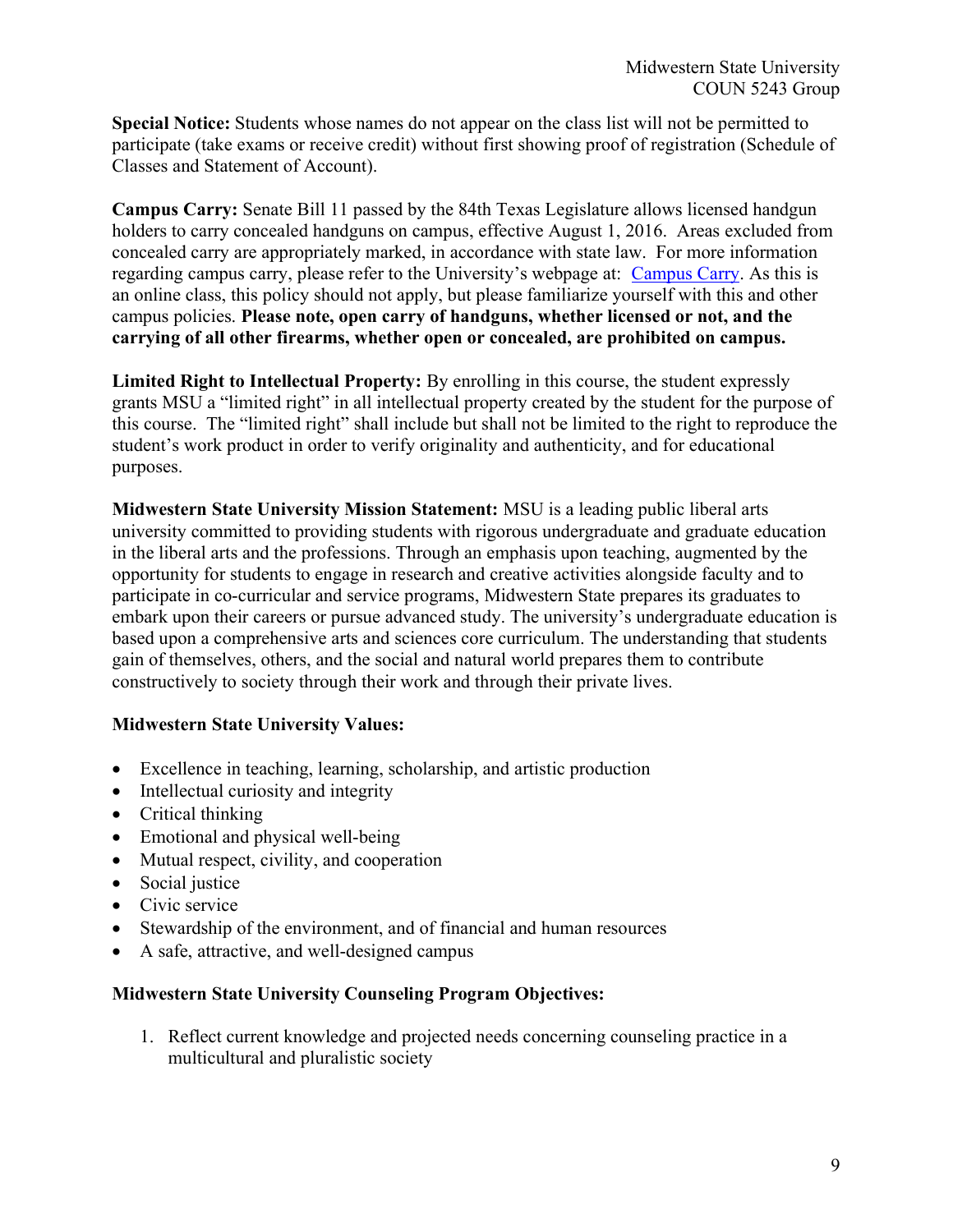- 2. Reflect input from all persons involved in the conduct of the program, including counselor education program faculty, current and former students, and personnel in cooperating agencies
- 3. Address student learning
- 4. Written so they can be evaluated

#### Please refer to your Clinical Mental Health student handbook, and or your practicum and internship manual located within the D2L shell for review.

Desire-to-Learn (D2L): Extensive use of the MSU D2L program is a part of this course. Each student is expected to be familiar with this program as it provides a primary source of communication regarding assignments, examination materials, and general course information. You can log into D2L through the MSU Homepage. If you experience difficulties, please contact the technicians listed for the program or contact your instructor.

#### Important Dates:

Last day for term schedule changes: January 13<sup>th</sup>, 2022 Check date on **Academic Calendar**. Deadline to file for graduation: February 14<sup>th</sup>, 2022 Check date on Academic Calendar. Last Day to drop with a grade of "W:" March 21<sup>st</sup>, 2022, only for full term courses Check date on Academic Calendar. Refer to: Drops, Withdrawals & Void

Online Computer Requirements: Taking an online class requires you to have access to a computer (with Internet access) to complete and upload your assignments. It is your responsibility to have (or have access to) a working computer in this class. Assignments and tests are due by the due date, and personal computer technical difficulties will not be considered reason for the instructor to allow students extra time to submit assignments, tests, or discussion postings. Computers are available on campus in various areas of the buildings as well as the Academic Success Center. Your computer being down is not an excuse for missing a deadline!! There are many places to access your class! Our online classes can be accessed from any computer in the world that is connected to the internet. Contact your instructor immediately upon having computer trouble. If you have technical difficulties in the course, there is also a student helpdesk available to you. The college cannot work directly on student computers due to both liability and resource limitations however they are able to help you get connected to our online services. For help, log into D2L.

Change of Schedule: A student dropping a course (but not withdrawing from the University) within the first 12 class days of a regular semester or the first four class days of a summer semester is eligible for a 100% refund of applicable tuition and fees. Dates are published in the Schedule of Classes each semester.

Refund and Repayment Policy: A student who withdraws or is administratively withdrawn from Midwestern State University (MSU) may be eligible to receive a refund for all or a portion of the tuition, fees and room/board charges that were paid to MSU for the semester. However, if the student received financial aid (federal/state/institutional grants, loans and/or scholarships), all or a portion of the refund may be returned to the financial aid programs. As described below, two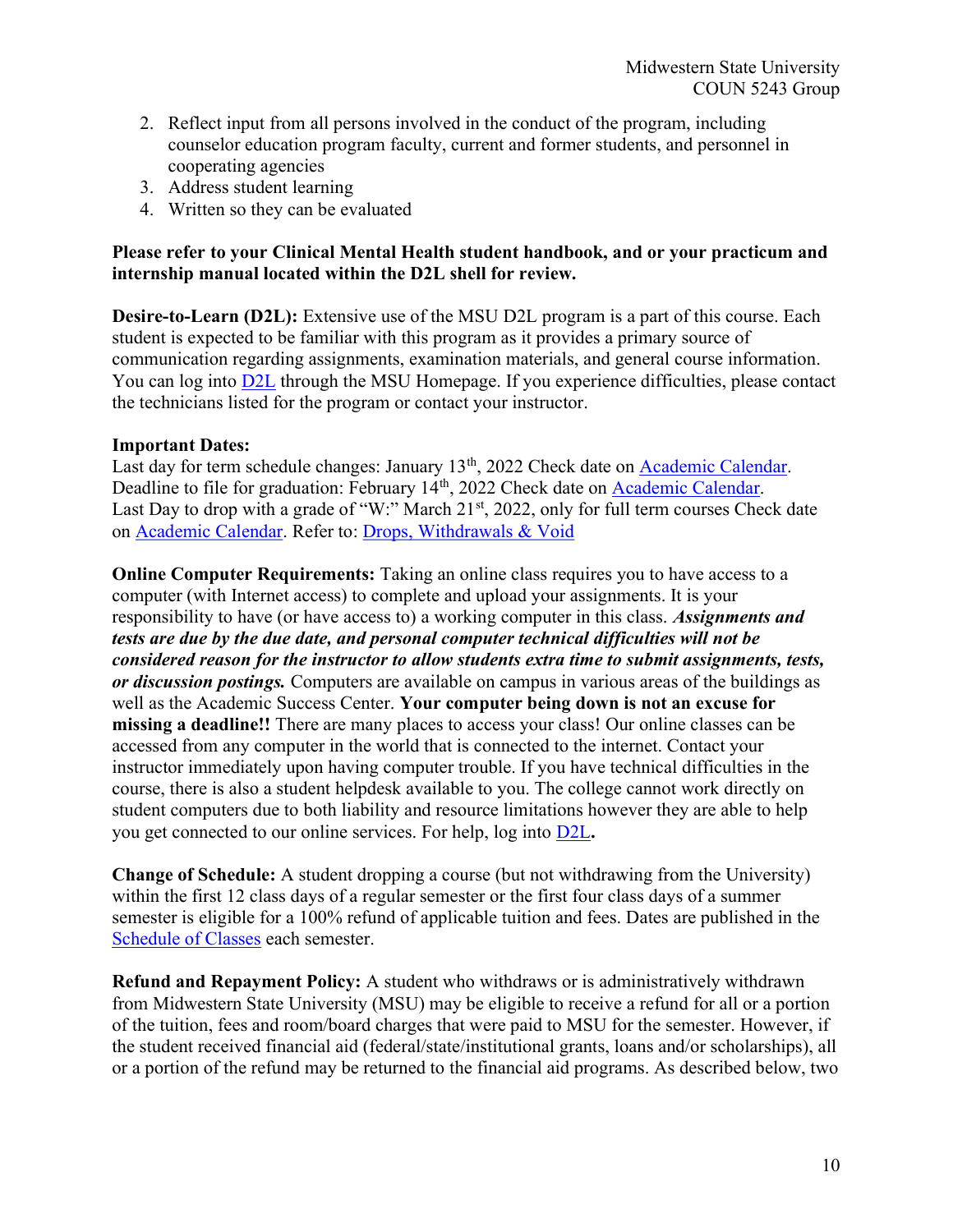formulas (federal and state) exists in determining the amount of the refund. (Examples of each refund calculation will be made available upon request).

Smoking/Tobacco Policy: College policy strictly prohibits the use of tobacco products in any building on campus. Adult students may smoke only in the outside designated-smoking areas at each location.

Alcohol and Drug Policy: To comply with the Drug Free Schools and Communities Act of 1989 and subsequent amendments, students and employees of Midwestern State are informed that strictly enforced policies are in place which prohibits the unlawful possession, use or distribution of any illicit drugs, including alcohol, on university property or as part of any university-sponsored activity. Students and employees are also subject to all applicable legal sanctions under local, state and federal law for any offenses involving illicit drugs on University property or at University-sponsored activities.

Grade Appeal Process: Update as needed. Students who wish to appeal a grade should consult the Midwestern State University MSU Catalog

Notice: Changes in the course syllabus, procedure, assignments, and schedule may be made at the discretion of the instructor.

# X. RESOURCES

American Counseling Association. (2014). 2014 ACA Code of Ethics. Retrieved from

https://www.counseling.org/resources/aca-code-of-ethics.pdf

American Psychiatric Association. (2013). Diagnostic and statistical manual of mental

disorders (5th ed.). Author.

American Psychological Association. (2020). 2020 APA Publication Manual. Retrieved from

https://apastyle.apa.org/products/publication-manual-7th-edition-spiral

Council for Accreditation of Counseling and Related Educational Programs. (2016). 2016

CACREP Standards. Retrieved from https://www.cacrep.org/for-programs/2016-

cacrep-standards/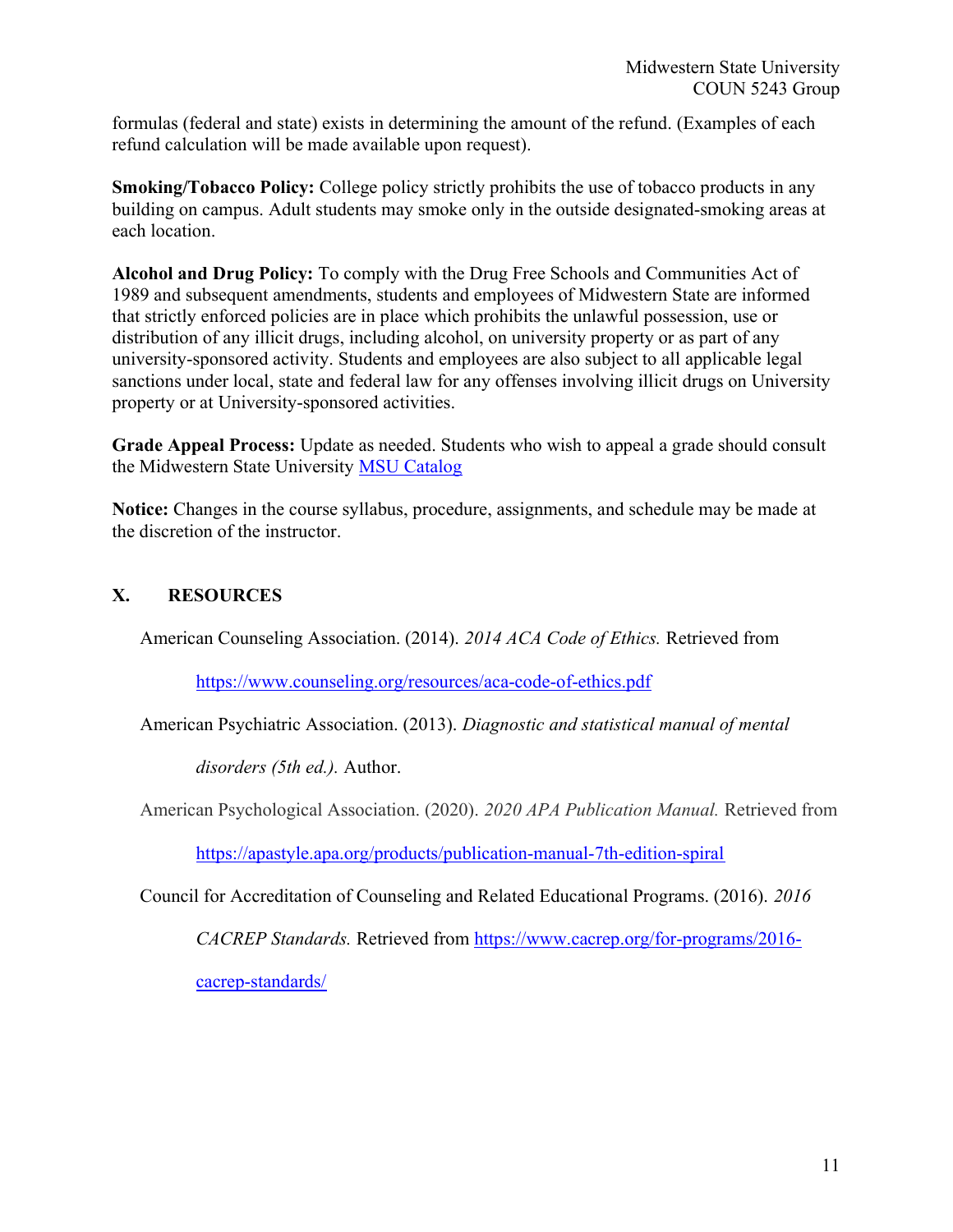United States National Library of Medicine, & National Institutes of Health. (n.d.). National

Center for Biotechnology Information. Retrieved from

https://www.ncbi.nlm.nih.gov/pmc/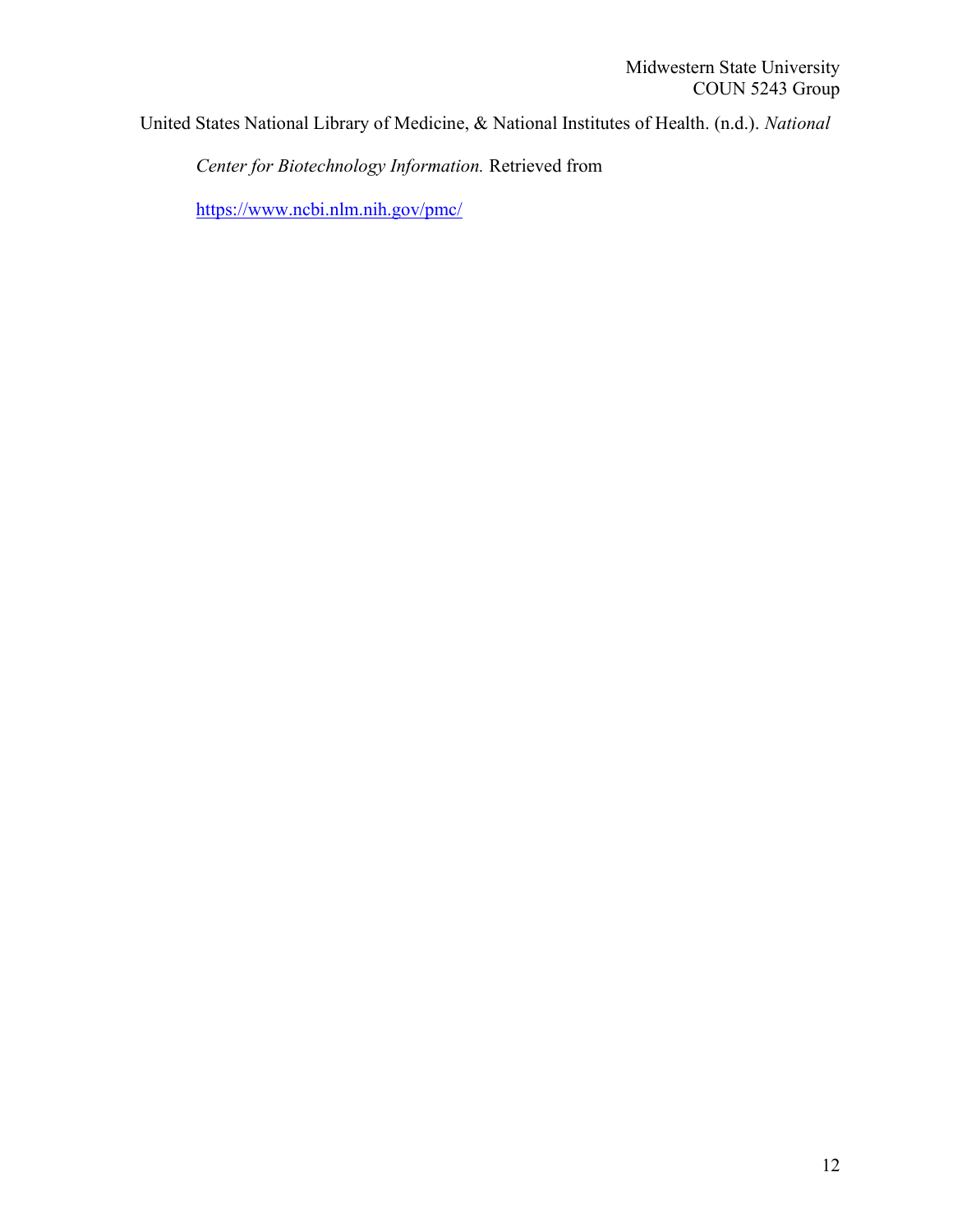# XI. APPENDENCIES

Appendix A

Online Assignments and Comments (10 pts.)

CACREP Standards Addressed:

6a, 6b, 6c, 6d, 6e, 6f, 6g, 9.1.e.

Rubric of Online Assignments and Comments (Possible 15 Pts.)

| <b>Points Earned</b> | Week                    | <b>Comments</b>                              |
|----------------------|-------------------------|----------------------------------------------|
|                      | Week $1(2 \text{ pts})$ |                                              |
|                      |                         | <b>Spring Break, No Discussion Board Due</b> |
|                      | Week $3(2 \text{ pts})$ |                                              |
|                      | Week $4(2 \text{ pts})$ |                                              |
|                      | Week $5(2 \text{ pts})$ |                                              |
|                      | Week 6 (2 pts)          |                                              |
|                      | Week $7(2 \text{ pts})$ |                                              |
|                      | Week $8(2 \text{ pts})$ |                                              |
|                      | Week $9(2 \text{ pts})$ |                                              |

Total Points Earned \_\_\_\_ / 16 points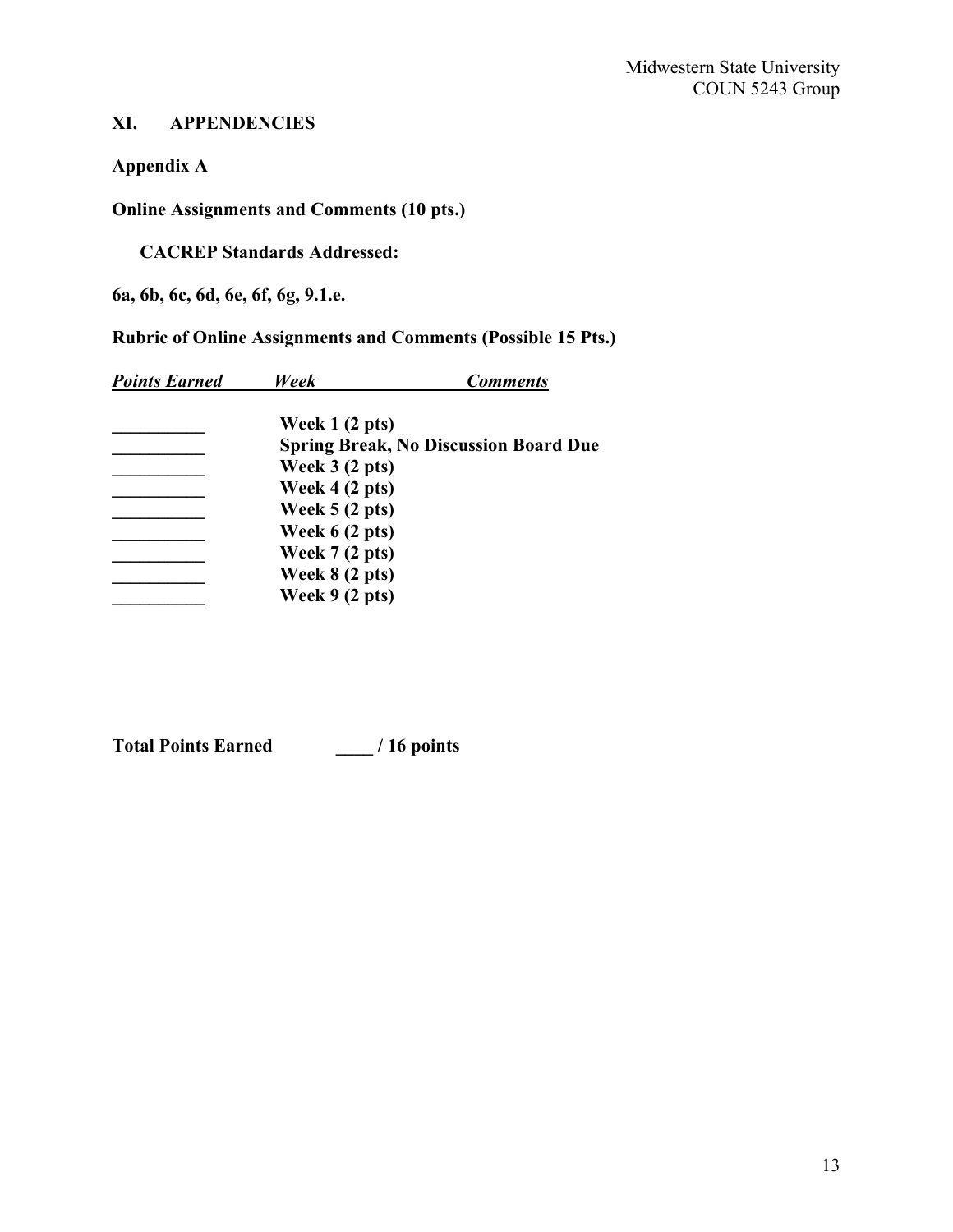# Appendix B

# Group Observation Reflection Paper: (10 pts.)

### CACREP Standards Addressed:

### 6a, 6b, 6c, 6d, 6f, 6g.

# Example Outline – See Template within D2L.

- APA 7 Cover Page
- Introduction to the Assignment
- Group Observered
- Group Stages
- Group Skills
- Summary
- APA 7 Reference Page

### Rubric for Group Observation Reflection Paper (Possible 10 Pts.)

| <b>Criterion</b>                                                                         | <b>Improvement Needed</b><br>.25                                                                                      | Developing<br>.5                                                                                                               | <b>Proficient</b><br>.75                                                                                                                             | Accomplished                                                                                                                                                                 | Pts |
|------------------------------------------------------------------------------------------|-----------------------------------------------------------------------------------------------------------------------|--------------------------------------------------------------------------------------------------------------------------------|------------------------------------------------------------------------------------------------------------------------------------------------------|------------------------------------------------------------------------------------------------------------------------------------------------------------------------------|-----|
| Identification of the<br>group, groups purpose,<br>and issues addressed<br>by the group. | The name, purpose, and<br>issues addressed within the<br>group were not identified.                                   | One out of three of the<br>following name, purpose,<br>and issues addressed were<br>identified, but the other<br>two were not. | Two out of three of the<br>following name,<br>purpose, and issues<br>addressed were<br>identified, but not all<br>three.                             | The name, purpose, and<br>issues addressed within<br>the group were fully<br>identified with proper<br>in-text citations, and the<br>source listed on the<br>reference page. |     |
| Identified the group<br>stages observed during<br>the group session.                     | Did not refer to group<br>stages, only personal, not<br>professional descriptors.                                     | Cursory references to<br>group stages colored by<br>personal descriptors.                                                      | Description of group<br>stages; includes<br>implications for group<br>process which is<br>examined well but not<br>fully developed.                  | Thoroughly considered<br>group stages; examined<br>impact of group<br>developments for client<br>and group growth.                                                           |     |
| Identified group<br>techniques,<br>interventions, and<br>facilitation skills.            | Did not delineate<br>interventions or activities<br>in detail.                                                        | Details of activities were<br>somewhat sketchy; few<br>examples used to<br>demonstrate interventions.                          | The relationship<br>between activities.<br>interventions & group<br>process is clear:<br>Fairly well organized<br>though connections are<br>lacking. | Supporting details<br>specific<br>to connections between<br>activities and facilitator<br>interventions and group<br>process are<br>exceptionally well<br>described.         |     |
| Summary of personal<br>opinion of the group<br>the student observered.                   | Not present                                                                                                           | Not an academic<br>paragraph of at least five<br>sentences.                                                                    | An academic<br>paragraph, but vague.                                                                                                                 | Thoughtful, thought-<br>provoking, and in-depth                                                                                                                              |     |
| Grammar and APA<br>Reference and Title<br>Page                                           | Not graduate level writing,<br>many grammatical errors,<br>many APA 7 errors, and<br>many academic writing<br>errors. | Graduate level writing,<br>with some grammatical<br>errors, some APA 7<br>errors, and some academic<br>writing errors.         | Some grammatical<br>errors, lacking<br>correctness of<br>reference or title page.<br>Correct APA 7 writing.                                          | Grammatically correct,<br>APA style standards,<br>and correct formatting<br>on references and title<br>page.                                                                 |     |
| <b>Total Points</b><br>Awarded                                                           |                                                                                                                       | Out of                                                                                                                         | 10                                                                                                                                                   |                                                                                                                                                                              |     |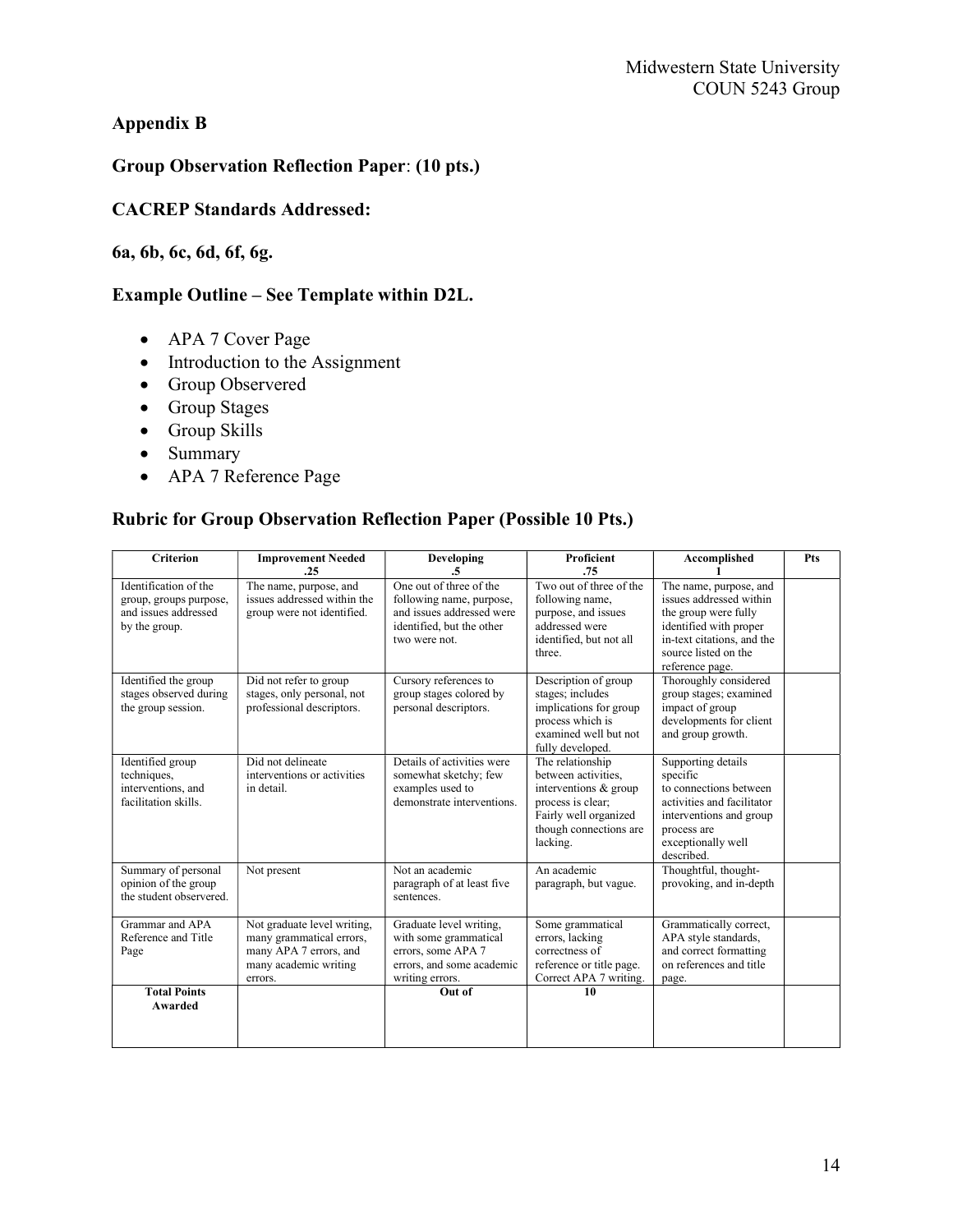Appendix C

10 Clock Hours of Direct Experience Paper: (20 pts.)

CACREP Standards Addressed:

6h

# Example Outline – See Template on D2L

- APA 7 Cover Page
- Introduction to the Assignment
- Group One (At least five sentences) Sentence One: When the group took place (date). Sentence Two: The Name of the Group. Sentence Three: What the group topic was. Sentence Four: How the group took place (in-person/zoom, etc.). Sentence Five: One thing that you learned during the group.
- Group Two (At least five sentences) Sentence One: When the group took place (date). Sentence Two: The Name of the Group. Sentence Three: What the group topic was. Sentence Four: How the group took place (in-person/zoom, etc.). Sentence Five: One thing that you learned during the group.
- Group Three (At least five sentences) Sentence One: When the group took place (date). Sentence Two: The Name of the Group. Sentence Three: What the group topic was. Sentence Four: How the group took place (in-person/zoom, etc.). Sentence Five: One thing that you learned during the group.
- Group Four (At least five sentences) Sentence One: When the group took place (date). Sentence Two: The Name of the Group. Sentence Three: What the group topic was. Sentence Four: How the group took place (in-person/zoom, etc.). Sentence Five: One thing that you learned during the group.
- Group Five (At least five sentences) Sentence One: When the group took place (date). Sentence Two: The Name of the Group. Sentence Three: What the group topic was. Sentence Four: How the group took place (in-person/zoom, etc.). Sentence Five: One thing that you learned during the group.
- Group Six (At least five sentences) Sentence One: When the group took place (date). Sentence Two: The Name of the Group. Sentence Three: What the group topic was. Sentence Four: How the group took place (in-person/zoom, etc.). Sentence Five: One thing that you learned during the group.
- Group Seven (At least five sentences) Sentence One: When the group took place (date). Sentence Two: The Name of the Group. Sentence Three: What the group topic was. Sentence Four: How the group took place (in-person/zoom, etc.). Sentence Five: One thing that you learned during the group.
- Group Eight (At least five sentences) Sentence One: When the group took place (date). Sentence Two: The Name of the Group. Sentence Three: What the group topic was. Sentence Four: How the group took place (in-person/zoom, etc.). Sentence Five: One thing that you learned during the group.
- Group Nine (At least five sentences) Sentence One: When the group took place (date). Sentence Two: The Name of the Group. Sentence Three: What the group topic was.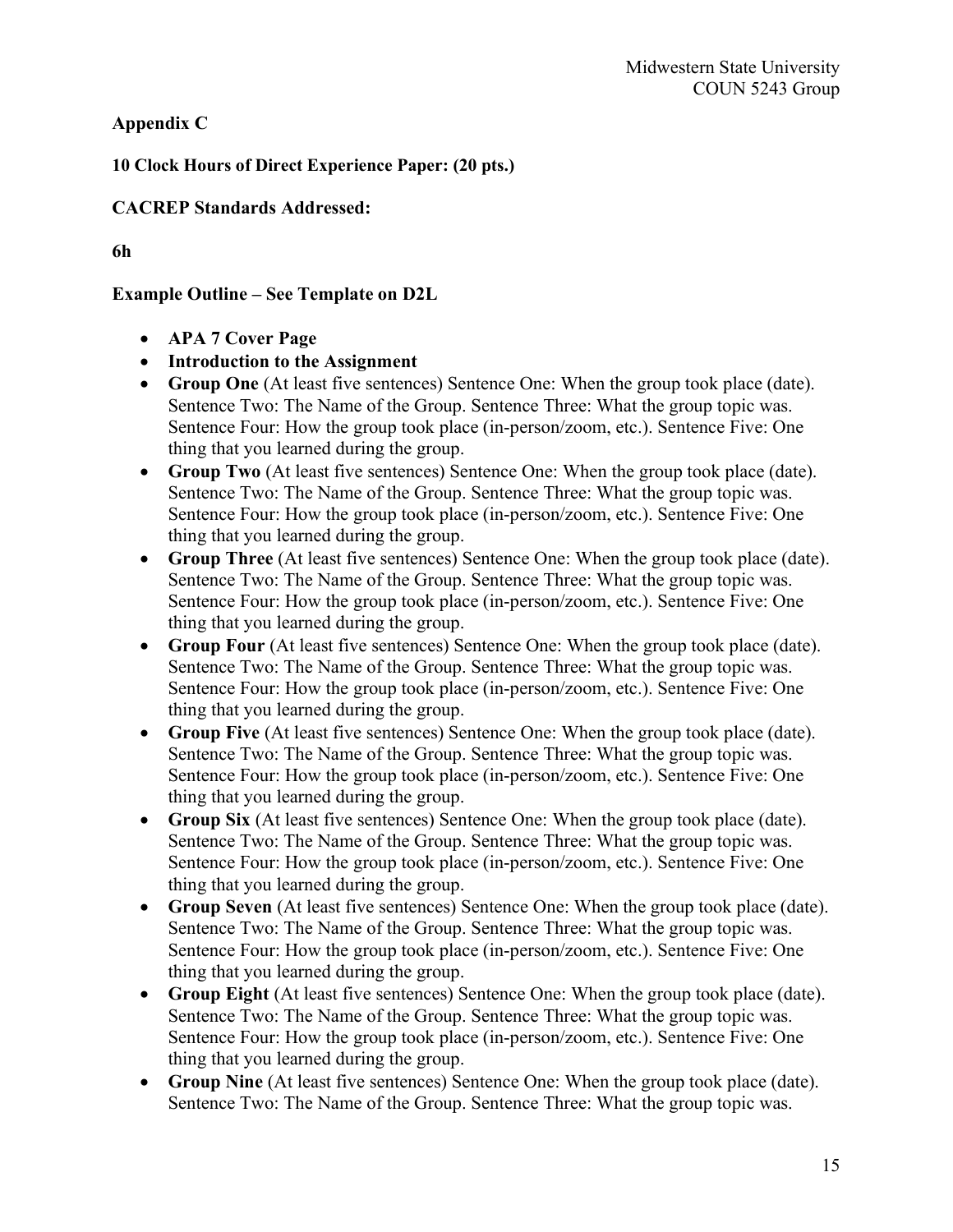Sentence Four: How the group took place (in-person/zoom, etc.). Sentence Five: One thing that you learned during the group.

 Group 10 (At least five sentences) Sentence One: When the group took place (date). Sentence Two: The Name of the Group. Sentence Three: What the group topic was. Sentence Four: How the group took place (in-person/zoom, etc.). Sentence Five: One thing that you learned during the group.

| <b>Assignment</b><br>Component | <b>Improvement Needed</b><br>$\cdot$ 5 | <b>Developing</b><br>1                           | Proficient<br>1.5                                                                  | Accomplished                                                  | Pts |
|--------------------------------|----------------------------------------|--------------------------------------------------|------------------------------------------------------------------------------------|---------------------------------------------------------------|-----|
| APA 7 Cover Page               | Major Errors, Unacceptable             | Moderate Errors                                  | Minor Errors                                                                       | Correct                                                       |     |
| Group 1                        | Did not attend no summary<br>present.  | Partially attended group, had<br>to leave early. | Attended group in full but<br>incomplete summary (not at<br>least five sentences). | Attended group in full and<br>Complete Summary Present        |     |
| Group 2                        | Did not attend no summary<br>present.  | Partially attended group, had<br>to leave early. | Attended group in full but<br>incomplete summary (not at<br>least five sentences). | Attended group in full and<br><b>Complete Summary Present</b> |     |
| Group 3                        | Did not attend no summary<br>present.  | Partially attended group, had<br>to leave early. | Attended group in full but<br>incomplete summary (not at<br>least five sentences). | Attended group in full and<br>Complete Summary Present        |     |
| Group 4                        | Did not attend no summary<br>present.  | Partially attended group, had<br>to leave early. | Attended group in full but<br>incomplete summary (not at<br>least five sentences). | Attended group in full and<br>Complete Summary Present        |     |
| Group 5                        | Did not attend no summary<br>present.  | Partially attended group, had<br>to leave early. | Attended group in full but<br>incomplete summary (not at<br>least five sentences). | Attended group in full and<br>Complete Summary Present        |     |
| Group 6                        | Did not attend no summary<br>present.  | Partially attended group, had<br>to leave early. | Attended group in full but<br>incomplete summary (not at<br>least five sentences). | Attended group in full and<br><b>Complete Summary Present</b> |     |
| Group 7                        | Did not attend no summary<br>present.  | Partially attended group, had<br>to leave early. | Attended group in full but<br>incomplete summary (not at<br>least five sentences). | Attended group in full and<br><b>Complete Summary Present</b> |     |
| Group 8                        | Did not attend no summary<br>present.  | Partially attended group, had<br>to leave early. | Attended group in full but<br>incomplete summary (not at<br>least five sentences). | Attended group in full and<br><b>Complete Summary Present</b> |     |
| Group 9                        | Did not attend no summary<br>present.  | Partially attended group, had<br>to leave early. | Attended group in full but<br>incomplete summary (not at<br>least five sentences). | Attended group in full and<br>Complete Summary Present        |     |
| Group 10                       | Did not attend no summary<br>present.  | Partially attended group, had<br>to leave early. | Attended group in full but<br>incomplete summary (not at<br>least five sentences). | Attended group in full and<br>Complete Summary Present        |     |
| Out of 20 Points               |                                        |                                                  |                                                                                    |                                                               |     |

# 10 Clock Hours of Direct Experience Paper Grading Rubric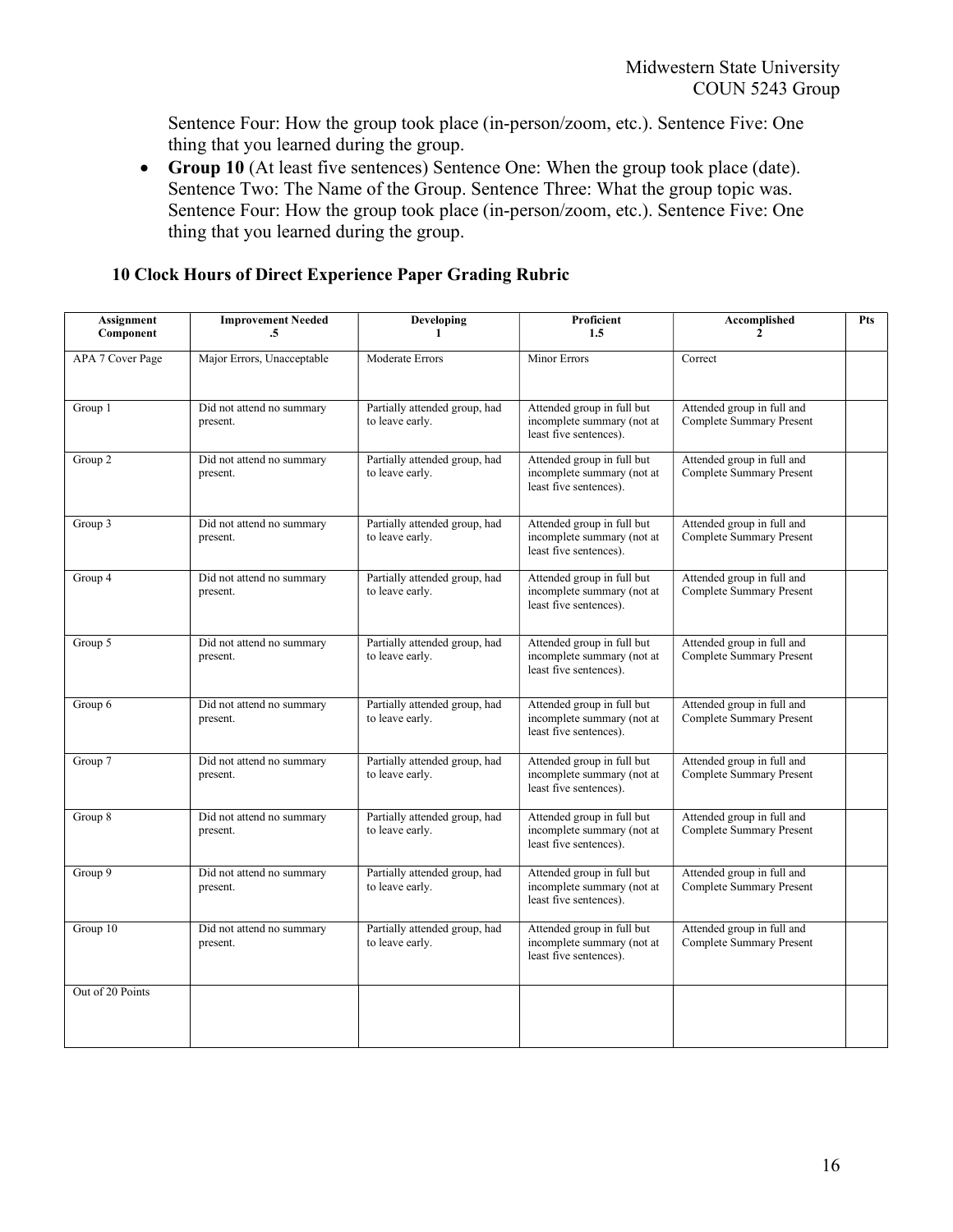### Appendix D

### Record and Conduct a Group (30 pts):

### CACREP Standards Addressed:

### TK 20 6d, and 6g.

#### Example Outline of Group, I would suggest making an outline to follow while you lead.

- Maintain Professionalism throughout Group
- Introduce the Group Topic: Today we will be talking about....
- Go over informed confidentiality: Before we get started today, I want to talk about confidentiality…
- Go over limits of confidentiality: Even though I, the facilitator, will respect your confidentiality during this group, there is no guarantee that your fellow participants will…
- Re-address topic and begin your group
- Facilitate an ice-breaker that correlates to your group topic
- Facilitate the group around your topic, encourage participation, use effective counseling skills throughout.
- Facilitate an intervention or activity related to your group topic.
- Wrap up and summarize what was covered during the group before ending

### Record and Conduct a Group Rubric: (30 pts.)

| Criterion                                                                                                                                                                                                                                                                                                          | <b>Improvement Needed</b><br>1.5         | Developing                                                | <b>Proficient</b><br>4.5                                                                                             | Accomplished                                                                                                          | Pts |
|--------------------------------------------------------------------------------------------------------------------------------------------------------------------------------------------------------------------------------------------------------------------------------------------------------------------|------------------------------------------|-----------------------------------------------------------|----------------------------------------------------------------------------------------------------------------------|-----------------------------------------------------------------------------------------------------------------------|-----|
| <b>Introduction</b><br>Introduced the group topic, and<br>theory to be utilized<br>Went over group confidentiality<br>Explain limits of group<br>confidentiality                                                                                                                                                   | Student did not address this<br>section. | Student partially addressed<br>this section during group. | Student addressed this<br>section, but did not cover all<br>necessary information, skills,<br>or items during group. | Student addressed this section in full<br>and covered all necessary<br>information, skills, or items during<br>group. |     |
| <b>Facilitation Skills</b><br>Able to keep group on task<br>Encourages all members to<br>participate<br>Was able to provide active<br>engagement with the group<br>Used group facilitation skills<br>effectively (active listening,<br>questioning, modeling, linking,<br>on task, participating<br>encouragement. | Student did not address this<br>section. | Student partially addressed<br>this section during group. | Student addressed this<br>section, but did not cover all<br>necessary information, skills,<br>or items during group. | Student addressed this section in full<br>and covered all necessary<br>information, skills, or items during<br>group. |     |
| <b>Intervention or Activity</b><br>Provided appropriate activity<br>Stated purpose of activity<br>Executed activity well                                                                                                                                                                                           | Student did not address this<br>section. | Student partially addressed<br>this section during group. | Student addressed this<br>section, but did not cover all<br>necessary information, skills,<br>or items during group. | Student addressed this section in full<br>and covered all necessary<br>information, skills, or items during<br>group. |     |
| Wrap up<br>Effective summarization by<br>facilitator.                                                                                                                                                                                                                                                              | Student did not address this<br>section. | Student partially addressed<br>this section during group. | Student addressed this<br>section, but did not cover all<br>necessary information, skills,<br>or items during group. | Student addressed this section in full<br>and covered all necessary<br>information, skills, or items during<br>group. |     |
| <b>Counselor Identity</b><br>Maintained professionalism<br>throughout mock group session.                                                                                                                                                                                                                          | Student did not address this<br>section. | Student partially addressed<br>this section during group. | Student addressed this<br>section, but did not cover all<br>necessary information, skills,<br>or items during group. | Student addressed this section in full<br>and covered all necessary<br>information, skills, or items during<br>group. |     |
| <b>Total Points Awarded</b><br>Out of 30                                                                                                                                                                                                                                                                           |                                          |                                                           |                                                                                                                      |                                                                                                                       |     |